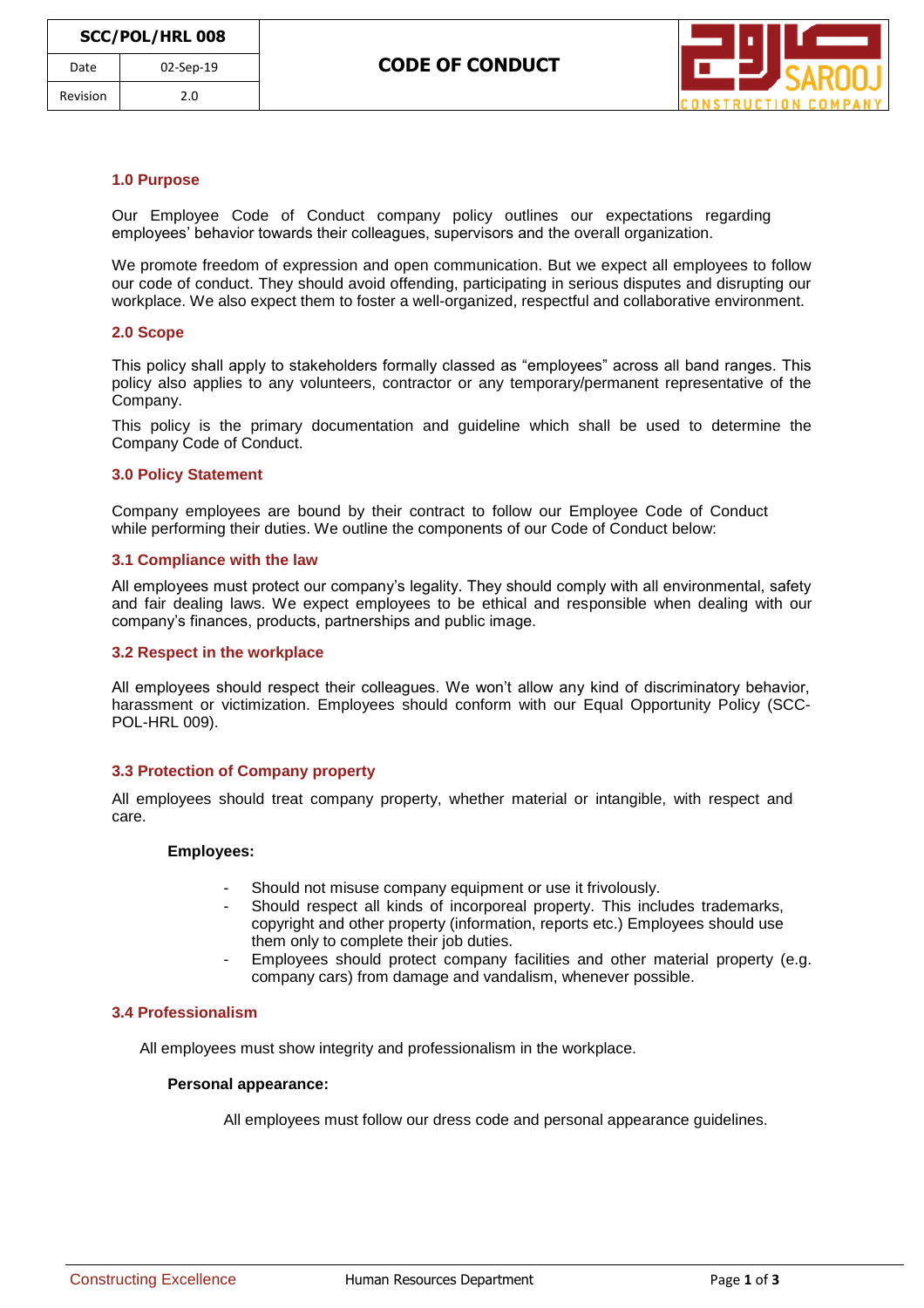

## **Corruption:**

We discourage employees from accepting gifts from clients or partners. We prohibit briberies for the benefit of any external or internal party. More details can be found in document (SCC-POL-HRL 004 Anti-bribery & Corruption Policy).

## **Job duties and authority:**

All employees should fulfill their job duties with integrity and respect toward customers, stakeholders and the community. Supervisors and managers mustn't abuse their authority. We expect them to delegate duties to their team members taking into account their competences and workload. Likewise, we expect team members to follow team leaders' instructions and complete their duties with skill and in a timely manner.

We encourage mentoring throughout our company.

## **Absenteeism and tardiness:**

We can make exceptions for occasions that prevent employees from following standard working hours or days. But, generally, we expect employees to be punctual when coming to and leaving from work.

### **Conflict of interest:**

We expect employees to avoid any personal, financial or other interests that might hinder their capability or willingness to perform their job duties. Employees (White collar – Staff / Nationals Category) that have direct relatives (Spouse, Children, Siblings, or Parents) working with SCC or the Oman Government are required to declare their relationship to said relative and acknowledge their awareness of the potential Conflict of interest by signing the COI acknowledgment section in document (SCC-SOP-HRL 002 T3 – Policy acknowledgment).

The company shall not get involved in disputes where an employee has loaned another employee money.

# **Collaboration:**

Employees should be friendly and collaborative. They should try not to disrupt the workplace or present obstacles to their colleagues' work.

### **4.0 Communication**

The company shall endeavor to make all employees aware of the guidelines contained herein. This policy shall be reviewed on an annual basis and amendments will be communication to all line managers. All employees must be open for communication with their colleagues, supervisors or team members.

All personnel shall receive the SCC HR induction at least once every 2 years.

### **5.0 Benefits**

We expect employees to not abuse their employment benefits. This can refer to time off, insurance, facilities, subscriptions or other benefits our company offers.

## **6.0 Policies**

All employees should read and follow our company policies. If they have any questions, they should ask their managers or the Human Resources (HR) department.